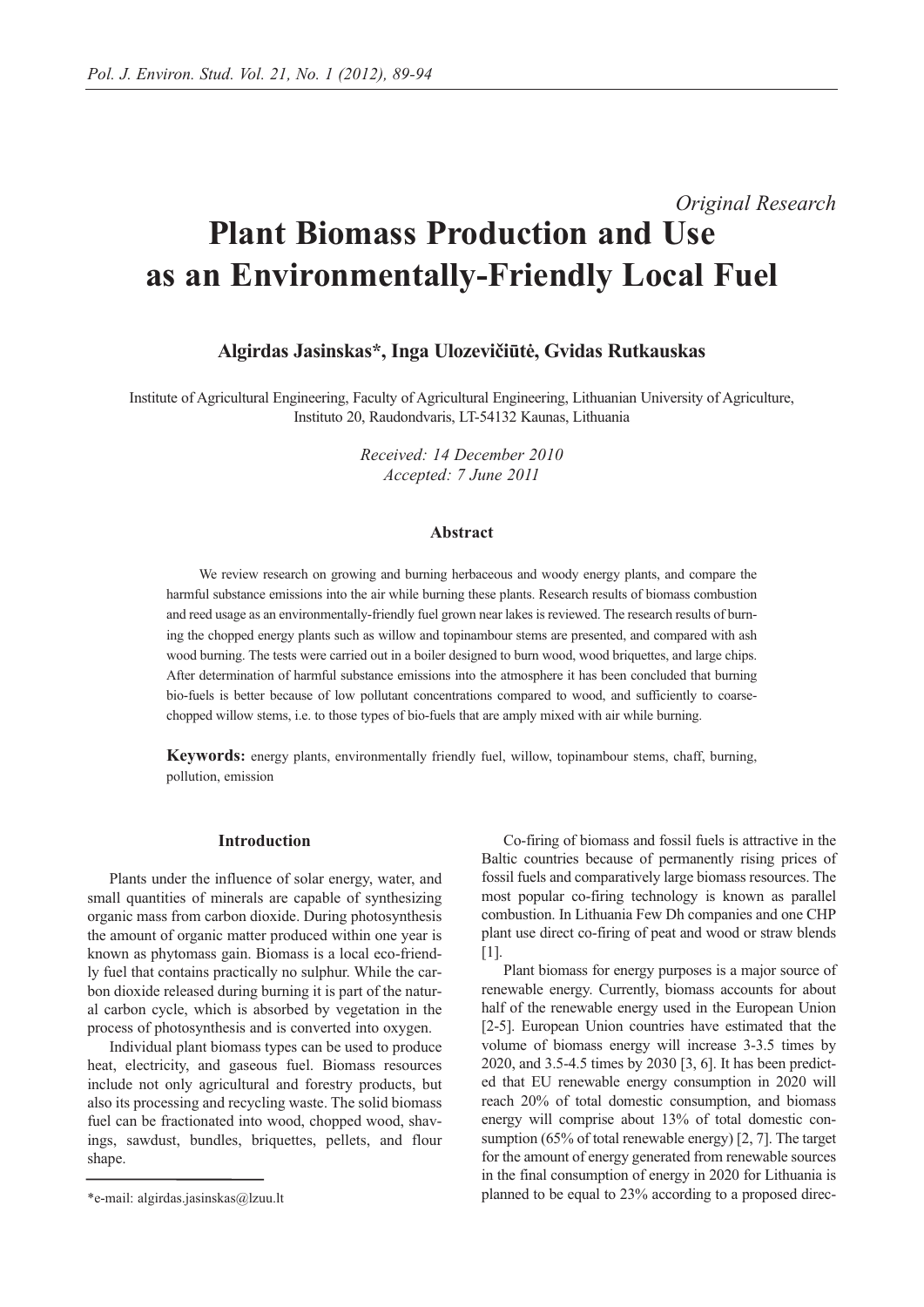|                                         | Harvest time |          |       |          |  |
|-----------------------------------------|--------------|----------|-------|----------|--|
| Plant name                              | September    |          | March |          |  |
|                                         | CO           | $NO_{x}$ | CO    | $NO_{x}$ |  |
| Reed canary grass                       | 660          | 834      | 356   | 926      |  |
| Reed canary grass with sweet clover     | 1,250        | 555      | 978   | 381      |  |
| Reed canary grass with perennial lupine | 1,664        | 554      | 337   | 267      |  |
| Reed canary grass with goat's rue       | 1,472        | 554      |       |          |  |
| Awnless brome grass                     | 2,255        | 414      | 563   | 748      |  |
| Awnless brome grass with sweet clover   | 1,882        | 494      | 867   | 631      |  |
| Jerusalem artichoke                     | 2,625        | 688      | 2,250 | 234      |  |

Table 1. Amount of carbon monoxide (CO) and nitrogen oxides  $(NO<sub>x</sub>)$  in smoke while burning energy plants, mg·Nm<sup>-3</sup>.

tive on renewable energy sources (RES) [7]. As early as 1997 the biomass energy in countries with no significant fossil fuel resources, such as Austria, Sweden, and Finland, was: 12%, 18%, and 23%, respectively [8].

Plant biomass (wood, straw, energy plants) is one of the most important renewable energy sources in Lithuania and now composes a substantial part of the local fuel. The greater use of local fuel began when the National Energy Efficiency Program was launched in 1992 and renewed in 1996. New use of plant biomass for energy and other purposes was defined by future prospects for an agricultural and rural development strategy program in 2007-13. In 2005 the amount of plant biomass fuel was 715 thousand toe (tons of oil equivalent) in Lithuania, which equaled about 94% of the total renewable energy generated [9]. Currently, biomass fuel makes up about 8.2% of all general Lithuanian fuel and energy consumption [2, 10].

Green biomass energy stock consists of quick-growing trees and bushes, willow, and tall perennial grass. There are more than 500 ha of cultivated willow (*Salix Viminalis*) plantations in Lithuania, which are used as hard bio-fuel. Therefore, with the increasing uptake of renewable energy sources, research and development of new technologies is necessary.

Energy plant cultivation and their utilization as a fuel contribute to solving a number of environmental problems [11-14]:

- vegetative plants improve the environmental climate
- plants improve soil structure and allow for a smaller demand of chemical fertilizer
- burning of plant biomass reduces environmental pollution with harmful substances

Energy plants and their plantations are useful because they are grown near residential facilities and farmhouses. Additionally, these plants may improve ambient air quality and the microclimate as they ensure a clean and healthy atmosphere, and absorb carbon dioxide and convert it to oxygen.

From the ecological point of view it is also important for the soil in which they are grown, and the potable water we drink and use for other domestic purposes. The Lithuanian Institute of Agriculture has estimated the impact of various plants on the soil [13]. Numerous studies have demonstrated an undisputed advantage of perennial grasses if compared with annual crops and cereals. The major global environmental problem is the emissions of harmful substances into the atmosphere during burning. Fossil fuel burning leads to many environmental problems both local (except sulphur dioxide, nitrogen oxides, etc.) and global (except carbon dioxide and other "greenhouse effect" gas).

Researchers of the Institute of Agricultural Engineering of Lithuanian University of Agriculture have studied emissions of harmful substances in the atmosphere by burning herbal plants [15]. While burning, the green biomass produced  $CO$  and  $NO<sub>x</sub>$  supply in smoke with an oxygen concentration of  $O_2$ =6% (Table 1) [8, 16, 17].

Judging by the amount of CO in the smoke reed canary grass, biomass fuels should preferably be burned. Most of the CO was established while burning Jerusalem artichoke (*Helianthus tuberosus*), awnless brome grass (*Bromus*), and their mixtures with sweet clover (*Melilotus*). The greatest amount of NO<sub>x</sub> was noticed in the smoke of reed canary grass (*Digraphis arundinacea*), less in awnless brome grass, and the least in Jerusalem artichokes. The plant biofuel harvested in March showed better burning results, as CO emissions in the smoke were significantly lower. Quantities of  $NO<sub>x</sub>$  in the smoke ranged from 234 to 926 mg·nm-3, while the largest was noticed while burning the pure reed canary grass.

As the investigation results suggest, fuel generated more heat and burned better than the plant biomass prepared in late summer or left in the field during winter and cut early in spring. This organic fuel is more appropriate to be widely used for energy purposes in Lithuania [8, 18]. Agricultural waste of green biomass, i.e. multi-grain straw, is used for energy purposes. The appropriate use of this biomass is not only ecological but economical, because the straw is a secondary product of waste. The straw used as a fuel is distinctive because of the amount of CO<sub>2</sub> released into the environment during burning that is absorbed when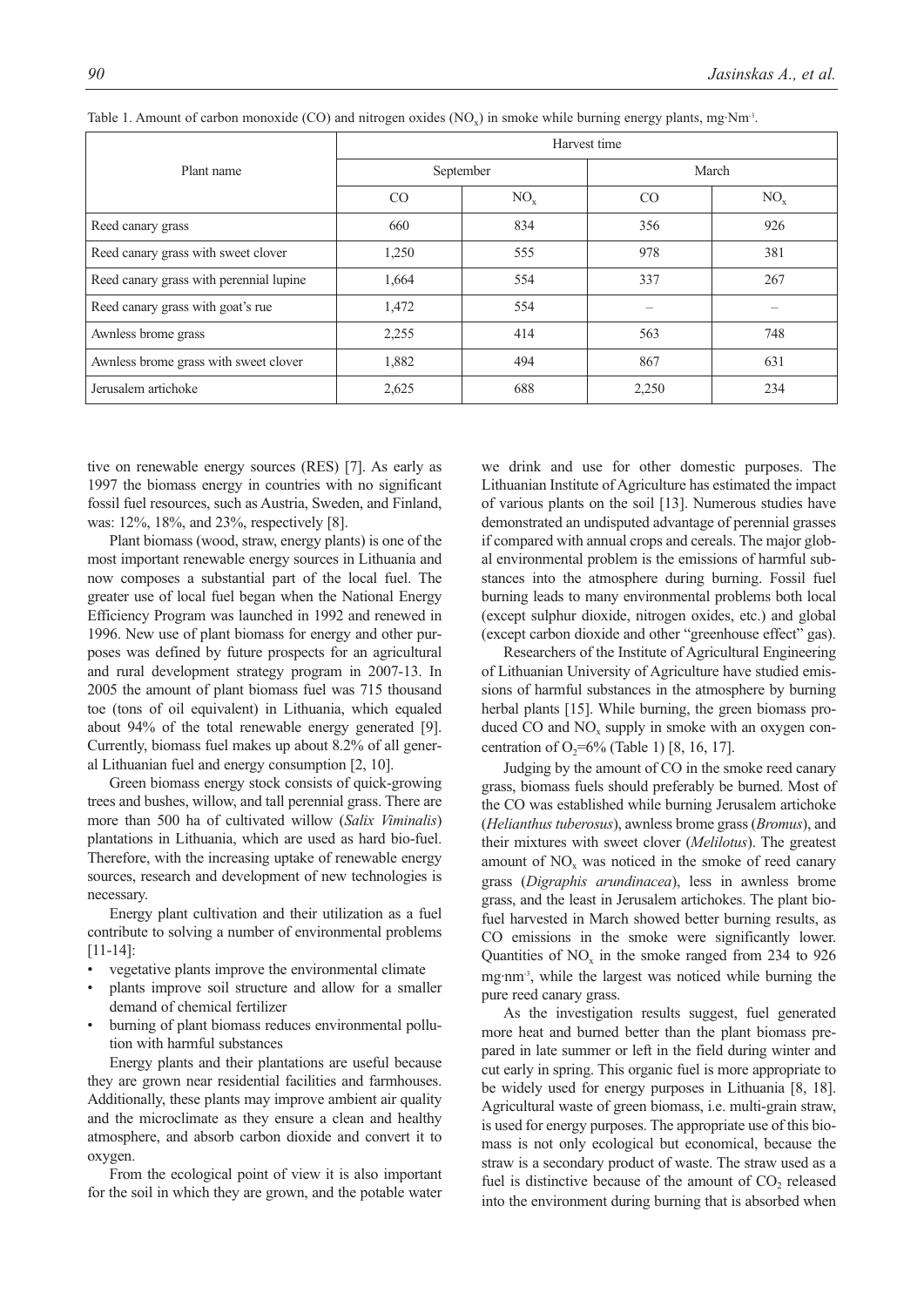the cereals are grown the next year. As a result the amount of  $CO<sub>2</sub>$  in the atmosphere during straw burning does not increase, and straw is considered one of the renewable energy sources.

It was found that during the burning of herbal plants and straw, dust emissions in the smoke ranged from 600 to 3000 mg·nm<sup>-3</sup> in continuous furnaces with automatic loading. Cyclones and dust filters are used to separate the dust from smoke.

Limits of emissions from fuel burning equipment are governed by the Lithuanian Ministry of Environment that approved the standards of emissions from fuel burning equipment. These rates are governed by the burning of biofuels, including herbage plants and straw, and pollution limit values.

The limit values of contaminants (with the standard concentrations of  $O_2$ =6%) released during bio-fuel burning into the atmosphere from new and existing installations (with thermal efficiency of 1-50 MW) are determined as follows [17, 18]:

- $SO_2 \rightarrow 2,000$  mg·nm<sup>-3</sup>
- $NO<sub>x</sub> \rightarrow 750$  mg·nm<sup>-3</sup>
- $CO \rightarrow 1,000-4,000$  mg·nm<sup>-3</sup>
- solid particles  $\rightarrow$  300-700 mg·nm<sup>-3</sup>

Burning a ton of straw or grass plants produces 30-40 kg of ash in furnaces and 5-8 kg of dust that remains in a filter. Straw ash contains about 0.09% nitrogen, 1% of phosphorus and 11% potassium. In addition, ashes have a small amount of heavy metals such as copper, zinc, tin, nickel, chromium, and cadmium, etc. These ashes can be used as fertilizer because of phosphorus and potassium.

Foreign countries, especially Western European and Scandinavian countries, apply various measures to promote the production and use of organic fuel – energy plants for energy purposes. Lithuania goes in the same direction. General emissions and emissions when the local fuel is used between countries are varied. Germany and Poland, countries with the largest populations in the region released into the atmosphere the greatest amount of  $CO<sub>2</sub>$ ,  $SO<sub>2</sub>$ , and  $NO<sub>x</sub>$  noxious gases [19, 20].

The comparison of emission intensity in various countries, i.e. the ratio of emissions to energy consumption, disclosed that the highest  $CO<sub>2</sub>$  emission intensities are in Poland, Estonia, Denmark, and Germany. These countries satisfy the energy needs of fossil fuels. Norway and Sweden, compared with other European countries, use mainly hydro and nuclear energy, and emit into the environment the least amounts of  $CO<sub>2</sub>$  and  $SO<sub>2</sub>$  gases (in relation to absorbed energy content) [20].

Lithuania also struggled with environmental pollution, and carried out various studies for burning fossil fuel and green biomass. An example is a project of the Lithuanian Beautification Society carried out in Simnas township. The project was an innovative use of wetlands to produce biomass used for Simnas township heating, while simultaneously improving Zuvintas Biosphere Reserve and the state of ecosystems of other lakes [15]. The main objective of the project was to reduce the impact of climate change through local fuel resources – bio-fuels (reeds), thereby enhancing Zuvintas Biosphere Reserve and protecting bird species and habitats. For this task the special machinery for preparation of bio-fuels was acquired and used to harvest broken reeds on the lake shore and on ice in winter. During the three heating seasons, 15.86 hectares of reed area was harvested, 47.500 tons of biomass was burned, and 214.513 MWh of thermal energy was produced. Research results of bio-fuel and reed burning in the Simnas township boiler-house for heating showed that after combining the Simnas special boarding school heating system with Simnas boiler-house, air pollution decreased: solid particles – 3.679 tons, carbon oxides  $-2.703$  tons, nitrogen  $-0.569$  tons, and sulphur  $-$ 1.34 tons [15].

Similar environmental pollution studies are available for burning of energy crops (willow, Jerusalem artichoke stalks), the production and use of which as a fuel is increasing in Lithuania.

Our study objective is to determine the harmful emissions of noxious substances into the atmosphere while burning energy plants.

#### **Experimental Procedures**

In boilers that use solid bio-fuels, fuel combustion and emission levels depend on fuel type, quality, and shape. These fuel parameters are important in the design of new fuel delivery and burning equipment.

One important parameter of fuel quality is plant stem chaff fineness. This parameter must be determined by refinement on the basis of boilers used in the combustion chamber, chaff transportation or delivery equipment, and storage requirements. Furnaces with the required fineness of chaff obtained high combustion efficiency.

Three-year-growth willow (*Salix Viminalis*) and Jerusalem artichoke (*Helianthus tuberosus*) stem chaff, chopped by the drum chopper were used in the tests. The quality of stem chaff and chaff fineness was defined by methodology and used in EU countries (the stem chaff fractional composition determination methodology) [20, 21]. The application of this methodology for fractional composition determination is based on European Standard (DD CEN/TS 15149-1:2006) [21, 22]. About 5 kg of chaff sample was transferred *via* 40 mm diameter sieves with round holes, the diameters of which were 63 mm, 45 mm, 16 mm, 8 mm, and 3.15 mm. While screening each sample the set of sieves was rotated 30 times within a semicircle in a horizontal plane. The mass remaining on sieves was weighed separately. The mass left on the different sieves was weighed and calculated in percentages. Each test was replicated 3 times.

Tests were carried out to find the influence of the fuel type and fuel quality parameters on formation of contaminants. The investigation to choose the best low-power solid-fuel boiler adapted to burn fuel in large groups, for instance large wood chips, firewood, and sawdust briquettes, was carried out in the Lithuanian Energy Institute with a thermal equipment testing facility using the stan-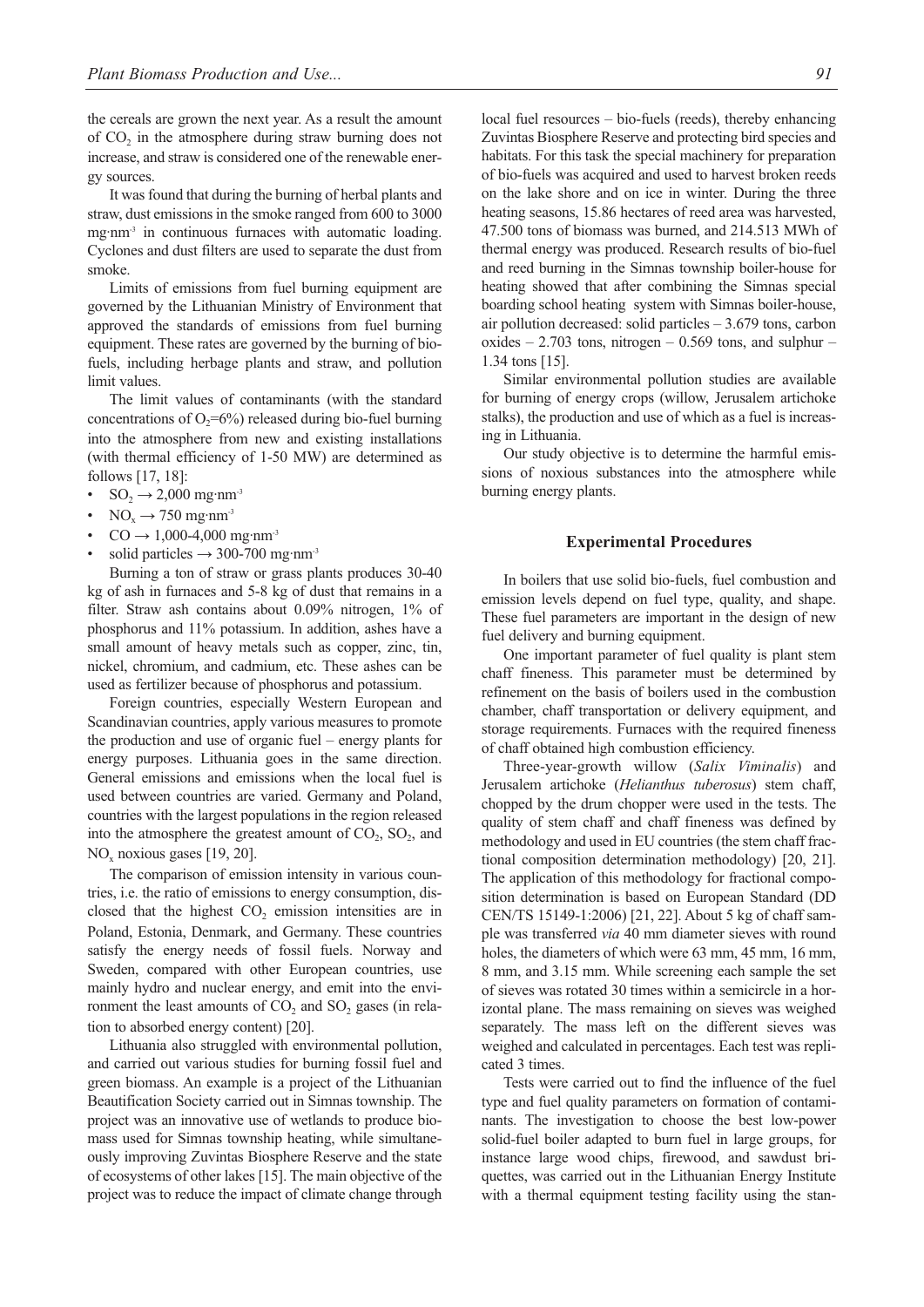| $N_2$                      | Dimensional parameter         | Measuring instrument            | Measuring range                             | Measurement error |
|----------------------------|-------------------------------|---------------------------------|---------------------------------------------|-------------------|
| ı.                         | CO <sub>2</sub> concentration | Products of burning             | to $20\%$                                   | $\pm 0.2\%$ (abs) |
| $\mathcal{L}$<br><u>L.</u> | CO concentration              | analyzers Datatest<br>$400$ CEM | $0-100,000$ ppm                             | $\pm 2\%$         |
| 3.                         | O <sub>2</sub> concentration  |                                 | $0 - 21\%$                                  | $\pm 0.2\%$ (abs) |
| 4.                         | $C_iH_i$ concentration        | $C_iH_i$ analyzer VE7           | $0-10, -100, -1,000, -10,000, -100,000$ ppm | $\pm 2\%$         |

Table 2. Analyzers of combustion products and their main parameters.

Table 3. Plant chaff fractional composition (according to EU methodology).

| Plant               | The chopped stem mass left on the sieve, % |                                            |                    |                       |                 |                 |
|---------------------|--------------------------------------------|--------------------------------------------|--------------------|-----------------------|-----------------|-----------------|
|                     | $\varnothing$ 63 mm                        | $\varnothing$ 45 mm<br>$\varnothing$ 16 mm | $\varnothing$ 8 mm | $\varnothing$ 3.15 mm | Dust            |                 |
| Willow              | $1.58 \pm 1.53$                            | $2.19\pm2.02$                              | $89.54 \pm 2.98$   | $6.19 \pm 1.14$       | $0.81 \pm 0.37$ | $0.20 \pm 0.06$ |
| Jerusalem artichoke | $0.52 \pm 0.61$                            | $4.35 \pm 7.99$                            | $90.39 \pm 7.37$   | $3.99 \pm 1.71$       | $0.63 \pm 0.59$ | $0.11 \pm 0.11$ |

dardized methods [23]. Boiler rated capacity during the investigation amounted to 27 kW, and efficiency was 82%. Pollutants generated while burning were measured by burning analyzers for special products or noxious substances (Table 2).

The emissions of harmful substances into the atmosphere were defined and the comparison of different fuel types used for burning was made. Investigations were carried out using several types of different bio-fuels and readymade mixes, and for a comparison with Ash (*Faxinus*) firewood:

- 1) firewood (ash wood)
- 2) willow stem chaff produced with a drum chopper
- 3) willow and Jerusalem artichoke stem chaff mixture produced with a drum chopper
- 4) Jerusalem artichoke stem chaff produced with a drum chopper

An electrical branch chopper was used for energy plant chopping. Samples of chopped plant stems (about 50 kg each) were delivered to a research laboratory, where burning and emissions tests were carried out for use with the above-mentioned stationary equipment.

#### **Results**

Assessing the quality of willows and Jerusalem artichoke stem chaff in accordance with the methodology of EU countries (using a set of sieves with round holes of different sizes), disclosed that the middle-length chaff was received by chopping with a drum chopper (Table 3).

Chaff fineness was shown by accumulated chaff fraction on Ø 16 mm sieve: willow and Jerusalem artichoke stems were chopped with a drum chopper. 89.5% of the willow chaff mass and 90.4% of Jerusalem artichoke chaff mass was left on the sieve. A little amount of dust (0.2% of willow and 0.1% of Jerusalem artichoke chaff mass) was left on the sieve and the chaff mass particles of larger than 63 mm length (1.6% of willow and 0.5% of Jerusalem artichoke chaff mass), which is not desirable for the bio-fuel of high-quality chaff. It was found that Jerusalem artichoke stem chaff has been chopped into smaller pieces than willow stems (Table 3).

The experimental test results of burning of chopped energy plants (e.g., willow and Jerusalem artichoke stems, and ash wood for comparison), are presented in Table 4 and Fig. 1. The test is carried out in a boiler that is designed to burn wood, wood briquettes, and large wood chaff.

The study identified the following periods of burning:

- 1) ash wood burning period from 0 to 39 minutes
- 2) willow chaff prepared with the drum chopper, burning period from 39 to 71 minutes
- 3) willow chaff and chopped Jerusalem artichoke stem mixture, burning period from 71 to 79 minutes
- 4) Jerusalem artichoke stem chaff burning period from 79 to 105 minutes

Test analyses reveal that the burning of willow chaff resulted in small (less than for ash wood burning) emissions of harmful substances into the atmosphere (CO=1,247.47 mg·m<sup>-3</sup> and  $C_iH_j$ =205.32 mg·m<sup>-3</sup>), while burning of ash wood resulted in  $(CO=1, 641.81$  mg·m<sup>-3</sup> and  $C_iH_j = 713.26$ mg·m<sup>-3</sup>). However, the combustion of willow chaff resulted in higher  $CO<sub>2</sub>$  emissions of 9.65% (if compared with the burning of ash wood: 8.01%).

Burning Jerusalem artichoke stem chaff resulted in the lowest  $CO<sub>2</sub>$  emissions equal to 5.6%, but emissions of other harmful substances were many times greater if compared with the combustion results of willow chaff and ash wood  $(CO=13,179.28 \text{ mg}\cdot\text{m}^3 \text{ and } C_iH_j=2,803.1 \text{ mg}\cdot\text{m}^3)$ .

Once the emissions of harmful substances (for instance CO,  $CO_2$ , and  $C_iH_j$ ) into the atmosphere revealed that biofuel burning generated low concentrations of pollutants when better mixing with air was used in combustion processes, and wood and sufficiently coarse chopped willow stems were used. Combustion efficiency of Jerusalem artichoke stems was not high, and as a result a large amount of emissions of harmful substances into the atmosphere was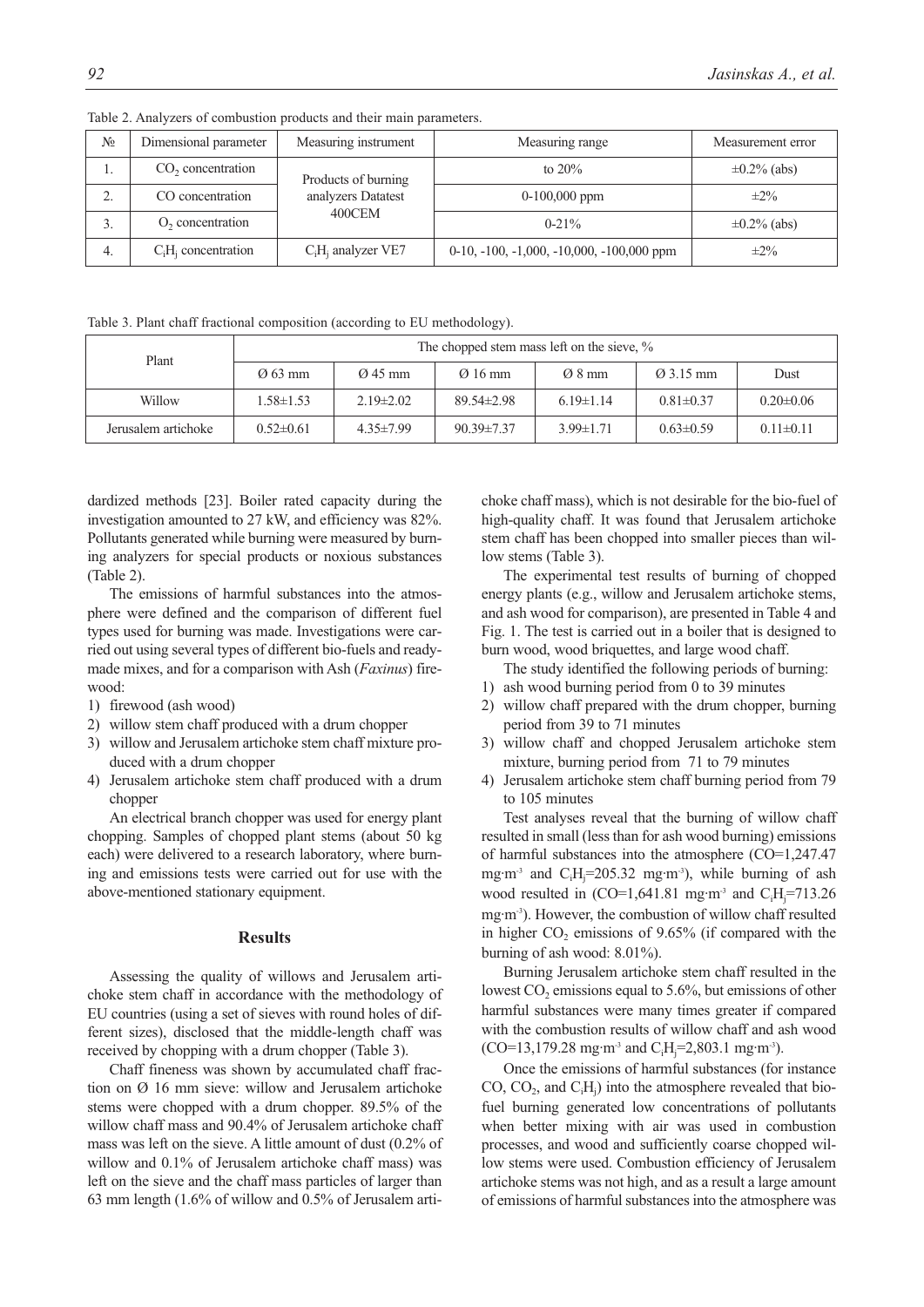| Bio-fuels                                                 |                     | Parameters                            |                                      |  |  |
|-----------------------------------------------------------|---------------------|---------------------------------------|--------------------------------------|--|--|
|                                                           | CO <sub>2</sub> , % | $CO, \%/(mg \cdot m^3)$               | $C_iH_i$ , %/(mg·m <sup>-3</sup> )   |  |  |
| Ash wood                                                  | 8.01                | $1004.25 \cdot 10 \cdot 641.81$       | $332.53 \cdot 10\frac{6}{713.26}$    |  |  |
| Willow chaff                                              | 9.65                | $919.27 \cdot 10\frac{6}{1}$ , 247.47 | $115.32 \cdot 10\frac{6}{205.32}$    |  |  |
| Willow chaff and chopped Jerusalem artichoke stem mixture | 10.09               | 460.23.10-6/597.31                    | $25.87 \cdot 10^{6}/44.05$           |  |  |
| Jerusalem artichoke stem chaff                            | 5.6                 | 5,635.94.10 <sup>-6</sup> /13,179.28  | $913.65 \cdot 10\frac{6}{2}$ , 803.1 |  |  |
| Average                                                   | 8.08                | $2,087.47 \cdot 10\frac{6}{3},383.16$ | 388.88.10-6/826.9                    |  |  |

Table 4. Concentration of burning products.

found, because these plants were chopped into smaller pieces than willow stems. Therefore, they were not sufficiently mixed with the air during the burning process. Jerusalem artichoke stems revealed significant emissions of harmful substances into the atmosphere.

After finishing the investigations we can propose to continue the study in the similar research field, and we suggest improving this study. For future research we propose using special boilers adjusted for the burning of wet willow chaff (the moisture content of which is 45-55%), and for higher burning efficiency to choose the optimal chopping quality parameters and to define the continuous chaff supply to the boiler.

#### **Discussion of Results and Conclusions**

- 1. Energy plant growth and their usage for energy purposes help to solve a number of ecological problems. One of them is that burning of plant biomass reduces environmental pollution with harmful substances.
- 2. Research results of chaff fineness show that the biggest amount of chaff fraction was accumulated on Ø 16 mm sieve: 89.5% of the willow chaff mass and 90.4% of Jerusalem artichoke chaff mass, respectively. A little

amount of dust was left on the sieve and the chaff mass with particles larger than 63 mm length. It was found that Jerusalem artichoke stem chaff had been chopped into smaller pieces than willow stems

- 3. It was defined that burning of willow chaff resulted in small (less than ash wood burning) emissions of harmful substances into the atmosphere:  $CO=1,247.47$  mg·m<sup>-3</sup> and  $C_iH_j = 205.32$  mg·m<sup>-3</sup>, and during Ash wood burning: CO=1,641.81 mg·m<sup>-3</sup> and C<sub>i</sub>H<sub>j</sub>=713.26 mg·m<sup>-3</sup>. However, the burning of willow chaff resulted in higher  $CO<sub>2</sub>$ emissions of 9.65%, and during Ash wood burning 8.01%.
- 4. The lowest  $CO<sub>2</sub>$  emissions were received while burning the Jerusalem artichoke stem chaff (5.6%), but emissions of other harmful substances were much greater than those resulting from willow chaff and Ash wood burning: CO=13,179.28 mg·m<sup>-3</sup> and C<sub>i</sub>H<sub>j</sub>=2,803.1  $mg·m<sup>-3</sup>$ .
- 5. Harmful substances such as  $(CO, CO_2$ , and  $C_iH_j$ ) emitted into the atmosphere revealed that bio-fuel burning generated low concentrations of pollutants when better mixing with air was used in combustion processes, and wood and sufficiently coarse chopped willow stems were used.



Fig. 1. Concentration of burning products: 1) concentration of CO, 2) concentration of CO<sub>2</sub>, 3) concentration of C<sub>i</sub>H<sub>j</sub>.